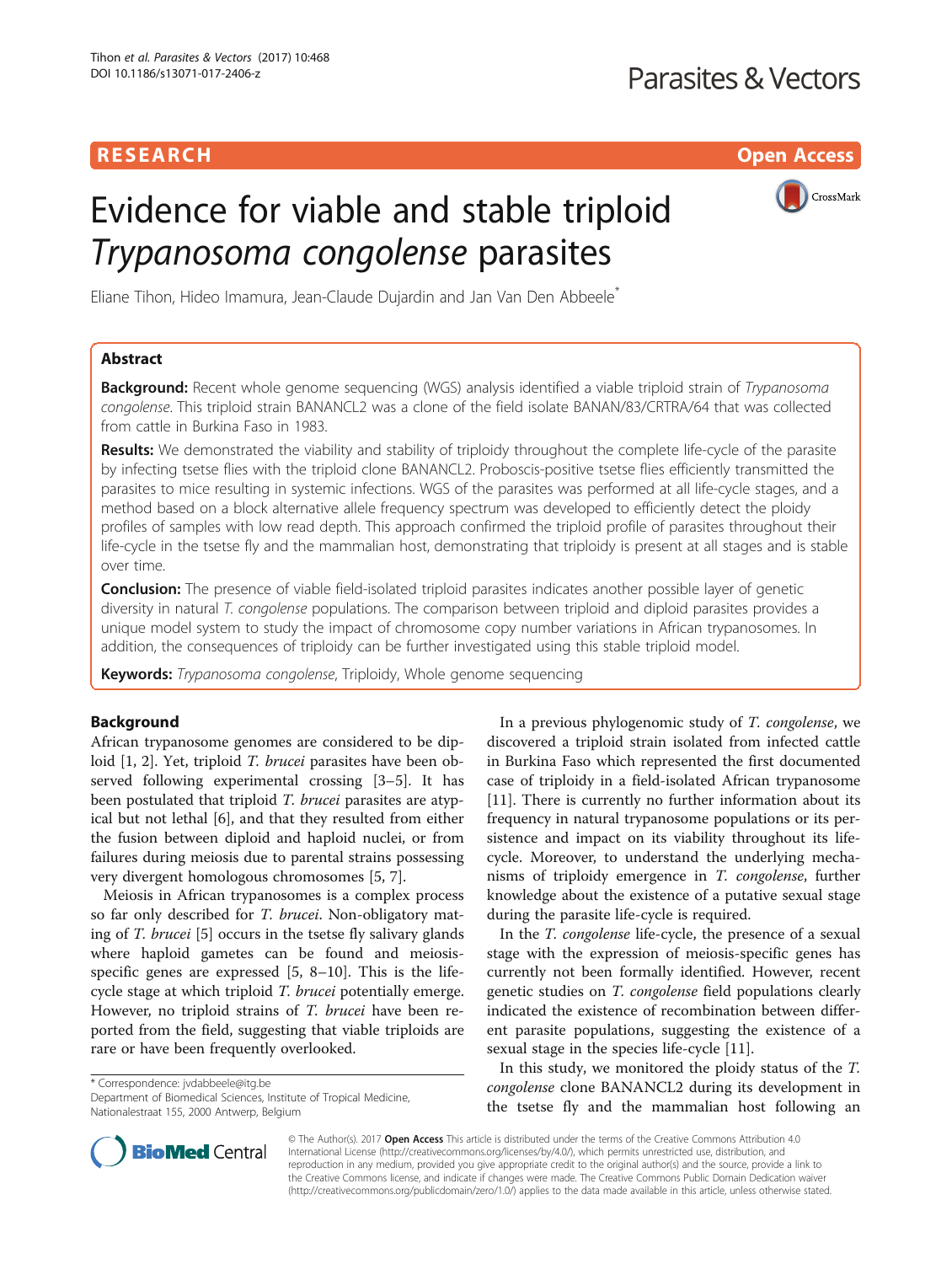infected tsetse bite. We found that triploidy is a stable trait that persists throughout the parasite life-cycle; the triploid parasites are viable at all stages and fully capable of infecting the murine host when they were inoculated through tsetse fly bite.

# Methods

# Origin of the samples and parasite isolation from mouse blood

The T. congolense savannah strain BANAN/83/CRTRA/ 64 was collected in 1983 in Burkina Faso [\[12](#page-7-0)]. The clones BANANCL1, BANANCL2 and BANANCL3 were obtained after infecting rodents with a single parasite of the BANAN/83/CRTRA/64 strain using the micro-drop method [[13\]](#page-7-0). The savannah strain KTT/MSOROM7C1 (referred to as MSOROM7 in this study) was isolated in Zambia in 2003 [[13](#page-7-0)]. The savannah strain MBOI/BK/89/ SA268 (referred to as SA268 in this study) was isolated in Burkina Faso in 1989 [\[14\]](#page-7-0). MSOROM7 was selected because of its high depth coverage (i.e. over 84×) which was suitable for computational simulation for mixing diploidy and triploidy samples. SA268 was selected because it was genetically very similar to BANANCL1. All parasite strains were morphologically indistinguishable.

The T. congolense strains were maintained in OF-1 mice. The isolation of parasites from mouse blood was performed as described previously [\[11\]](#page-7-0).

# Tsetse flies infections and parasite extraction

Glossina morsitans morsitans were obtained from a colony at the Institute of Tropical Medicine, Antwerp, Belgium. Their origin and rearing conditions are described elsewhere [[15\]](#page-7-0).

Tsetse fly blood meals were prepared using mouse blood infected with T. congolense BANANCL2. This was diluted to a final concentration of 2.5  $\times$  10<sup>6</sup> tryp/ml in 15 ml defibrinated horse blood and supplemented with 10 mM reduced L-glutathione. Freshly emerged tsetse flies were then fed 24 h after emergence. Afterwards, flies were maintained for 28 days by feeding them 3 times a week on clean defibrinated horse blood. At the end of the experiment, the midgut, proventriculus and proboscis of each fly was dissected and parasites were collected for DNA extractions. Three independent infection experiments were performed. Before dissection, some proboscis-infected tsetse flies were used to probe on anaesthetized mice, resulting in systemic blood infections [[16\]](#page-7-0). Parasites from these infected mice were collected for DNA extraction as described previously [[11\]](#page-7-0).

# DNA extraction, high-throughput sequencing, read mapping and variant calling

DNA extractions were performed using the QIAamp DNA Blood Mini Kit (Qiagen, Hilden, Germany) according to manufacturer's instructions. Whole genome sequencing (WGS) experiment and analyses were performed as mentioned previously [[11\]](#page-7-0).

# Estimating allele frequency profile from SNP blocks

In the WGS, the DNA strands are sequenced randomly and a high depth coverage will ensure that each DNA strand (and their corresponding nucleotide sequences) is well represented in the analysis. In this case the alternative allele frequency is calculated as the ratio of read depth of an alternative allele over the total read depth at heterozygous SNP sites. This is similar to the method described in [\[17\]](#page-7-0). However, the accurate estimation of the alternative allele frequency distribution of a sample with a read depth coverage lower than  $30\times$  is hampered because the proportion of each DNA strand may not be equally represented in the sequence analysis, resulting in an uneven SNP distribution for the SNP variants. This problem is more pronounced in a triploid sample because of the presence of an additional DNA strand. Normally, triploid samples with high read depth show two peaks at 0.33 and 0.66 in their alternative allele frequency distribution [[17\]](#page-7-0). Due to larger uncertainty for allele frequency estimation for low read depth samples, these two peaks start to overlap, making it impossible to distinguish their ploidy status unambiguously.

Therefore, to overcome this problem we developed an alternative allele frequency calculation method based on blocks of 1000 SNP sites. Here, both heterozygous and homozygous SNP sites were included since they could not be properly distinguished at low depth sites. This method aggregates the read depth information of multiple read positions (i.e. 1000 SNP sites) for better allele frequency estimation. For all of the 1000 individual SNP sites of each block, we summed up separately the frequency of alleles corresponding to the reference bases (Ref) and the frequency of alleles corresponding to the alternative bases (Alt). The alternative allele frequency of each block was then estimated using the formula Alt / (Ref + Alt). This provided an aggregate alternative allele frequency for a given block (i.e. the block alternative allele frequency) that reflected the proportion of homozygous and heterozygous sites found within the block (Additional file [1:](#page-6-0) Figure S1). For instance, a block alternative allele frequency close to 1 suggests that most of the 1000 SNP sites within the block are homozygous. Likewise, a block alternative allele frequency of 0.8 suggests a combination of mostly homozygous SNP sites and few heterozygous SNP sites. Other frequency values could reflect a combination of multiple SNPs of different heterozygosity. For instance, in a triploid sample, a frequency of 0.5 could represent a block entirely heterozygous with 50% of the SNPs with a frequency of 0.33 and 50% of the SNPs with a frequency of 0.66; or could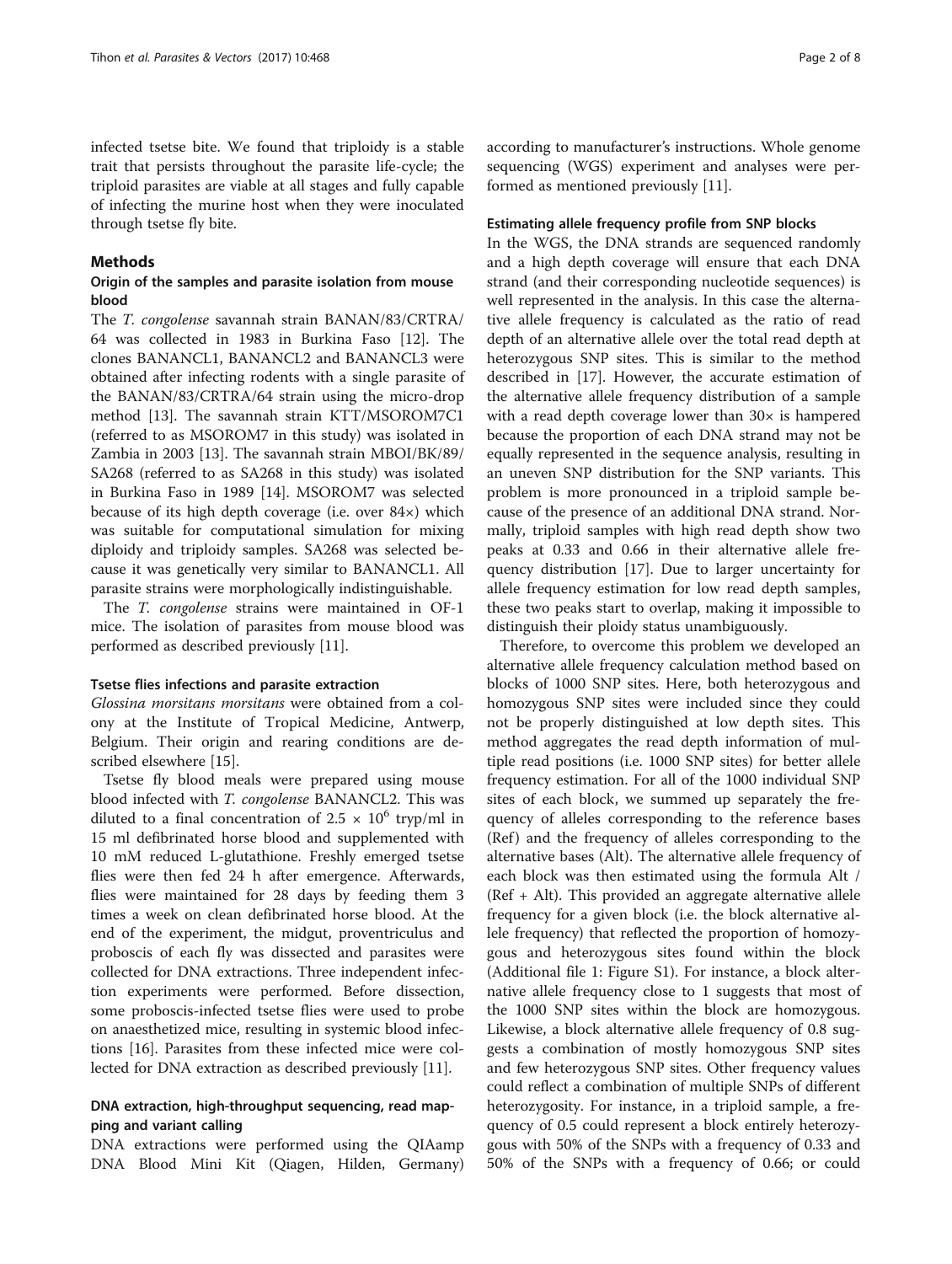reflect a combination of heterozygous and homozygous SNP sites (Additional file [1](#page-6-0): Figure S1). We combined the block alternative allele frequencies and obtained a profile of aggregate alternative allele frequencies for all the chromosomes.

We performed the block alternative allele frequency calculation for BANAN/83/CRTRA/64, BANANCL1, BANANCL2, BANANCL3, the 16 BANANCL2 samples from fly tissues and tsetse-infected mouse blood, and SA268. In our analysis, BANANCL2, which had the highest read depth and provided the most reliable allele frequency estimation, was set as standard triploid sample, and SA268 was set as standard diploid sample. It should be noted that these profiles are strain-specific and could only be used to determine the ploidy profiles of genetically similar strains. In addition, we calibrated the block alternative allele frequency method for various depths using different fractions of the BANANCL2 sample. We created the block alternative allele frequency profiles of a depth range of 79×, 44.5×, 22.3×, 13.4×, 10.4×, 5.3×, 1.15×, 0.58×, 0.27× to 0.1× (i.e. using 50– 0.1% of the sample depth coverage). The resulting allele frequency profiles were consistent with those obtained with a sufficient depth coverage, indicating the accuracy of this technique to estimate the allele frequency profiles for samples with lower depth coverage. In addition, we saw that the profile of BANAN-PB-2 (i.e. lowest depth coverage of the dataset), corresponded to the profiles of BANANCL2 fractions with depths between 1.15 and 0.27 (data not shown).

#### Flow cytometry

The DNA contents of BANANCL2 and MSOROM7 (i.e. diploid strain) were measured by flow cytometry using the propidium iodide flow cytometry kit (Abcam;  $\lambda_{ex}$ : 493 nm;  $\lambda_{em}$ : 636 nm) according to the manufacturer's instructions. Briefly, parasites were DEAE-purified from OF-1 mice blood. For each condition,  $10<sup>7</sup>$  trypanosomes were fixed and permeabilized overnight with 70% icecold methanol. The parasites were washed twice with Phosphate Buffer Saline (PBS), and stained with a solution containing 50 μg/ml propidium iodide and 550 U/ ml ribonuclease A. The parasites were incubated for 30 min at RT in the dark and were analyzed with a BD FACSVerse flow cytometer and the BD FACSuite software v1.0.3.

## Results

# Predominance of the triploid population in a mixed T. congolense infection

We previously discovered a triploid *T. congolense* strain that showed a hybrid profile between parasites from both Zambia and Burkina Faso [[11\]](#page-7-0). This sample, BANANCL2, was a clone of the BANAN/83/CRTRA/64

isolate that was collected from cattle in 1983 in Burkina Faso [\[12](#page-7-0)]. The triploid status of the BANANCL2 clone was identified by measuring the alternative allele frequencies at heterozygous sites based on WGS data [\[11](#page-7-0)]. In a diploid strain, the alternative allele frequency distribution is bell shaped with its peak around 0.5 for each chromosome, as observed in the T. congolense diploid strains SA268 and MSOROM7 (Fig. [1a](#page-3-0)). In contrast, the allele frequency distribution of BANANCL2 is completely different with two distinct peaks at around 0.33 and 0.66 for each chromosome which is characteristic of triploidy (Fig. [1a](#page-3-0)) [\[17](#page-7-0)].

We further confirmed the triploid status of the BANANCL2 clone by quantifying and comparing its DNA content to that of the diploid MSOROM7 strain by flow cytometry (Fig. [2](#page-3-0)). The DNA content was measured on fixed and permeabilized cells stained with propidium iodide as described in [\[5](#page-7-0)]. In the diploid MSOROM7, the first major peak (a) corresponded to 2 N DNA cells in the G1/G0 cell cycle stage, and the second peak (c) to cells with a 4 N DNA content (i.e. G2 stage prior to cell division). For the BANANCL2 clone, the major peak (b) corresponded to cells with a 3 N DNA-content (i.e. between the 2 N and 4 N peaks of MSOROM7 cells) whereas the second peak (d) reflected a > 4 N DNA-content. This result confirmed the triploid status of BANANCL2 that was observed by WGS analysis.

To assess whether the triploid status of BANANCL2 was a stable trait already present in the original field sample, or whether it was acquired during the cloning procedure, we sequenced the whole genome of the original BANAN/83/CRTRA/64 field isolate and its other derived clones BANANCL1 and BANANCL3, and estimated their alternative allele frequency profiles. The alternative allele frequency spectra of both BANAN/83/ CRTRA/64 and BANANCL3 showed a clear peak at 0.33 and a second less-pronounced peak at 0.66, while the alternative allele frequency profile of BANANCL1 did not highlight specific profile due to its low depth coverage (Fig. [1b,](#page-3-0) Table [1](#page-3-0)).

For the calculation of allele frequencies from samples with average depth coverage lower than 30×, we estimated the alternative allele frequencies based on blocks of 1000 SNP sites instead of on individual heterozygous SNP sites. We then obtained an average alternative allele frequency for a given SNP block (see Methods). We first determined the profile of the block alternative allele frequencies of the clone BANANCL2 and the strain SA68 to establish the reference base line profile of a triploid and diploid parasite population, respectively (Fig. [3a, b](#page-4-0); Additional file [1](#page-6-0): Figure S1). Using this approach, we identified that BANAN/83/CRTRA/64 and BANANCL3 were triploid, as characterized by a block alternative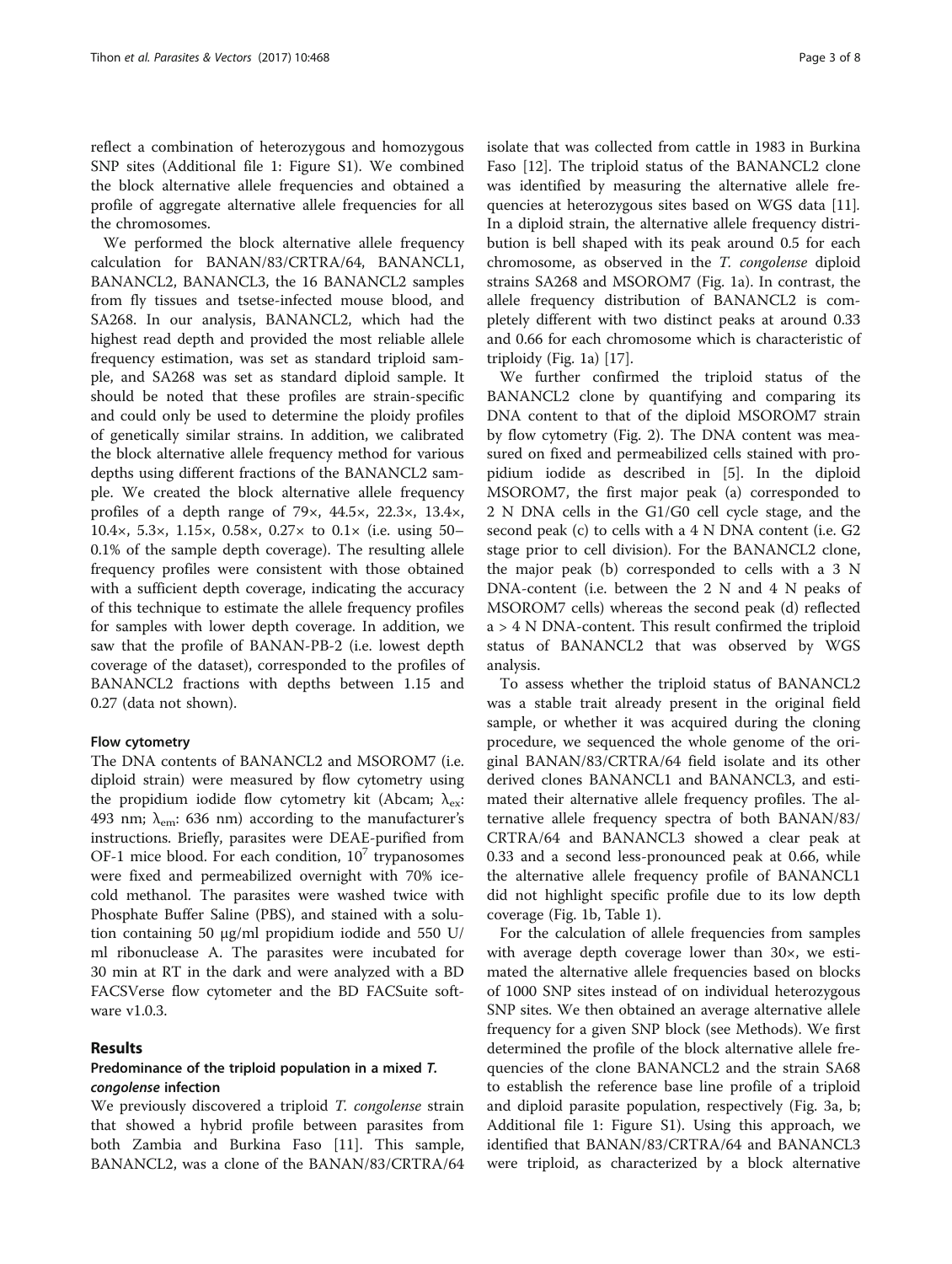<span id="page-3-0"></span>

allele frequency profile similar to BANANCL2 (Fig. [3a](#page-4-0)) (i.e. correlation values of  $r^2 = 0.996$  and  $r^2 = 0.997$ , respectively; Table [2](#page-5-0)). In contrast, BANANCL1 had a block alternative allele frequency profile similar to SA268 and was therefore classified as diploid (Fig. [3b](#page-4-0)). The identification of one diploid clone indicated that the original BANAN/83/CRTRA/64 parasite population was in fact a mixed infection between triploid and diploid parasites. We tried to estimate the proportion of BANANCL1 in BANAN/83/CRTRA/64 based on specific homozygous SNP markers. However, at each individual SNP level, BANAN/83/CRTRA/64 and

BANANCL2 were very similar and there were no BANANCL1 specific homozygous SNP markers that separated BANANCL1 from BANAN/83/CRTRA/64 and BANANCL2. Therefore, the proportion of BANANCL1 in the BANAN/83/CRTRA/64 sample was undetectably low, suggesting that BANANCL1 was not a dominant population in the BANAN/83/CRTRA/64 isolate. In addition, the similarity between the block alternative allele frequency profiles of BANAN/83/CRTRA/



Table 1 Sequencing data. Read depth information of BANANCL2 life-cycle stages mapped to the T. congolense IL3000 reference genome following WGS. The parasites were collected from the tsetse midgut (MG), proventriculus (PV), proboscis (PB) and from the infected mouse after the tsetse fly bite (MOU)

|                   | Average depth | Total reads | Mapped reads |      |
|-------------------|---------------|-------------|--------------|------|
|                   |               | (M)         | (M)          | (% ) |
| BANAN/83/CRTRA/64 | 19.2          | 2.61        | 2.51         | 96.0 |
| <b>BANAN-MG-1</b> | 3.5           | 2.21        | 0.39         | 17.7 |
| BANAN-MG-2        | 7.4           | 3.35        | 0.86         | 25.5 |
| <b>BANAN-MG-3</b> | 3.9           | 3.65        | 0.47         | 12.9 |
| BANAN-PB-1        | 1.9           | 3.62        | 0.23         | 6.4  |
| BANAN-PB-2        | 1.7           | 3.39        | 0.13         | 3.9  |
| BANAN-PB-3        | 2.7           | 3.07        | 0.30         | 9.9  |
| BANAN-PV-1        | 3.3           | 3.04        | 0.41         | 13.6 |
| BANAN-PV-2        | 2.6           | 2.76        | 0.26         | 9.6  |
| BANAN-PV-3        | 19.2          | 3.79        | 2.13         | 56.1 |
| BANAN-MOU-1       | 36.2          | 4.42        | 3.69         | 83.4 |
| BANAN-MOU-2       | 31.5          | 3.86        | 3.21         | 83.2 |
| BANAN-MOU-3       | 35.1          | 4.65        | 3.78         | 81.3 |
| <b>BANANCL1</b>   | 8.9           | 1.70        | 1.60         | 93.7 |
| <b>BANANCI 2</b>  | 79.0          | 11.45       | 10.92        | 95.4 |
| <b>BANANCL3</b>   | 24.6          | 4.23        | 3.98         | 94.0 |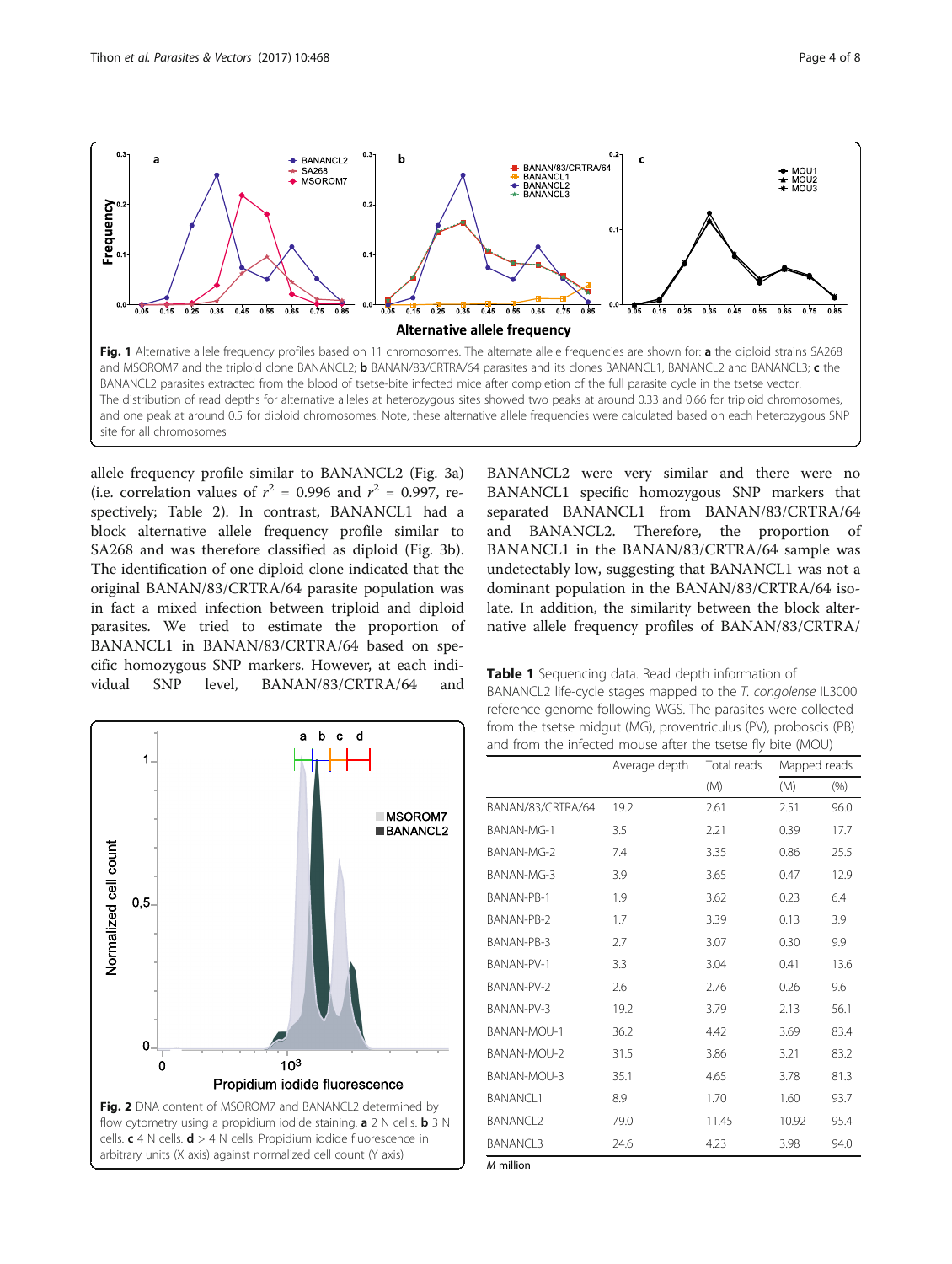<span id="page-4-0"></span>

64 and BANANCL2 (i.e. correlation value of  $r^2 = 0.996$ )<br>also indicated that the triploid population was the prealso indicated that the triploid population was the predominant population found in this isolate.

# Maintenance of triploidy throughout the T. congolense life-cycle

We next determined the ploidy status of the BANANCL2 strain throughout its life-cycle after infections of G. morsitans morsitans tsetse flies (i.e. three

groups of independently infected flies). At 28 days postinfection, proboscis-positive tsetse flies were detected in all three groups. The bite of these infected flies successfully resulted in a systemic infection of mice. Parasites were isolated for WGS analyses from the midgut, proventriculus and proboscis of the flies, and from the blood of infected mice. These isolates represented the main life-cycle stages of T. congolense. Paired-end reads were mapped against the reference *T. congolense* IL3000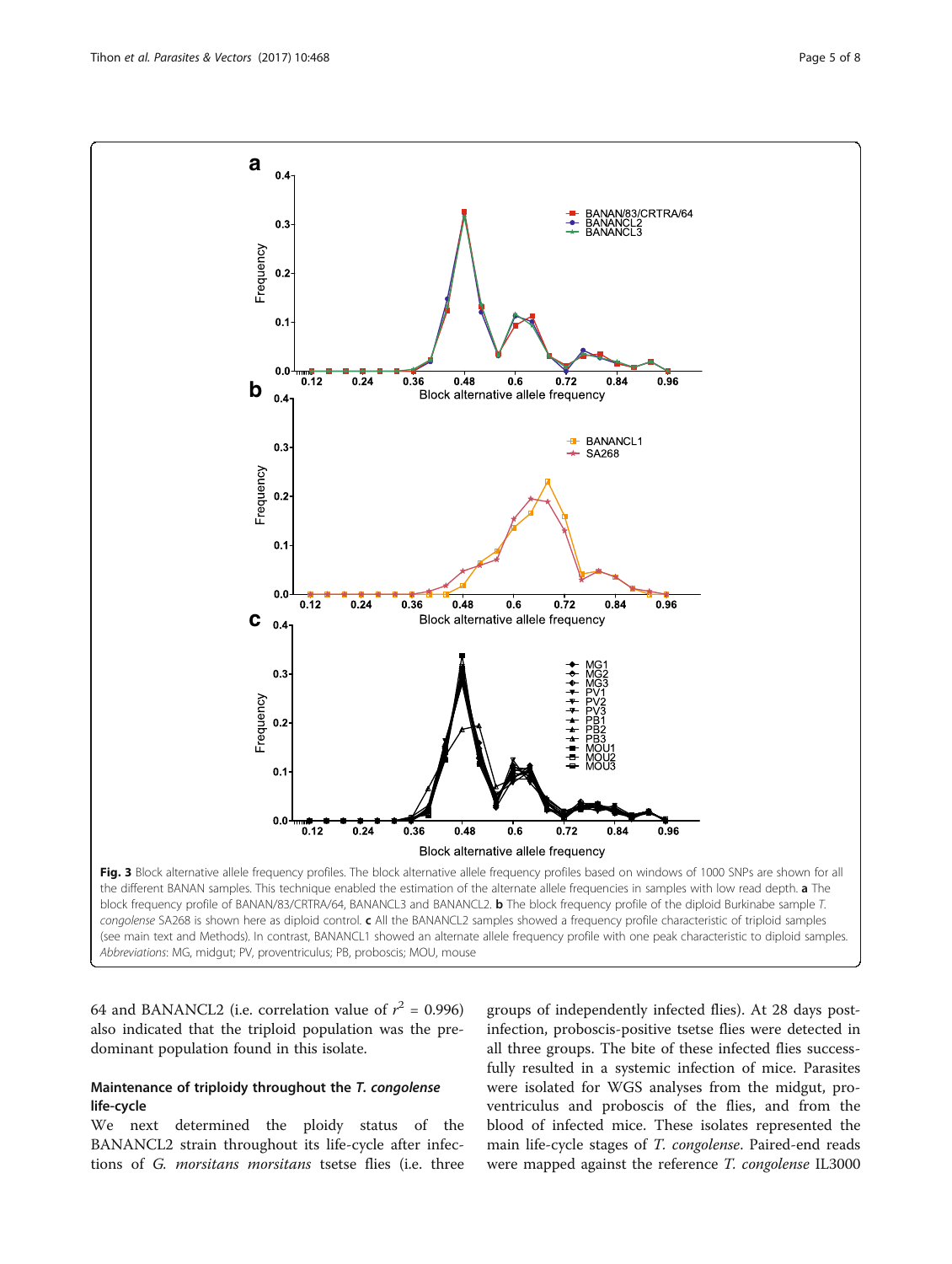<span id="page-5-0"></span>Table 2 Correlation values between the block alternative allele frequencies of the parasites in the three mouse groups and their respective parasite stages in the different tsetse fly tissues

| P-value <sup>b</sup><br>< 0.0001 |
|----------------------------------|
|                                  |
|                                  |
| < 0.0001                         |
| < 0.0001                         |
| < 0.0001                         |
| < 0.0001                         |
| < 0.0001                         |
| < 0.0001                         |
| < 0.0001                         |
| < 0.0001                         |
| < 0.0001                         |
| < 0.0001                         |
| < 0.0001                         |
|                                  |

<sup>a</sup> The coefficients of determination  $r^2$  are high between BANANCL2, BANAN/83/<br>CRTRA/64 and RANANCL3, as well as between the tretre-bite infecting mice CRTRA/64 and BANANCL3, as well as between the tsetse-bite infecting mice samples and the tsetse samples, indicating that the overall allele frequencies remained triploid in all these groups. In contrast, the coefficient of determination r genomic differences  $r^2$  is low between BANANCL1 and BANANCL2, indicative of their

<sup>b</sup>The *P*-values were calculated by a two-tailed test<br>Abbreviations: MG midgut, *PV* proventriculus, *PR* p

Abbreviations: MG midgut, PV proventriculus, PB proboscis, MOU mouse

genome [\[18](#page-7-0)]. The average depth coverage was 4.9×, 8.4× and  $2.1\times$  for parasites extracted from the tsetse fly midgut, proventriculus and proboscis, respectively (Table [1](#page-3-0)). The average depth coverage was 34.3× for parasites isolated from the murine hosts. The depth coverage of parasites isolated from flies was low, and on average only 17.3% of the reads could be mapped to the T. congolense reference genome because of the difficulty in extracting pure parasite fractions without any tsetse tissue contaminations.

Despite the lower read depth for these samples, we were able to estimate the ploidy of parasite populations isolated from the different tsetse fly tissues, and from the blood of the infected mice, using the block alternative allele frequency method. We observed that the alternative allele frequency profiles were all similar to the frequency profile of the triploid sample BANANCL2 (Fig. [3c](#page-4-0)), except for one proboscis-derived parasite (BANAN-PB-2) which had a very low depth coverage (i.e. 1.7× coverage; Table [1](#page-3-0)). Nevertheless, we identified that this profile corresponded to a triploid sample with lower depth by using additional verifications (see Methods). The read depths of the blood stream parasites extracted from the infected mice were  $> 30 \times$  (Table [1](#page-3-0)). We were therefore able to identify their triploid patterns from individual chromosomes using the alternative allele frequency spectra based on individual SNP sites and observed two distinct peaks around 0.33 and 0.66 (Fig. [1c\)](#page-3-0).

To provide statistical significance of the outcome of the block alternative allele frequency method for the low read depth samples, we calculated the coefficient of determination  $(r^2)$  between the block alternative allele fre-<br>quancies of the parasites in the three mice groups (i.e. quencies of the parasites in the three mice groups (i.e. we confirmed triploidy based on the alternative allele frequency profiles, Fig. [1c](#page-3-0)) and their respective parasite stages in the different tsetse fly tissues. All  $r^2$  values were<br>found to be high indicating that the overall allele frefound to be high, indicating that the overall allele frequencies remained triploid in all parasite stages (Table 2). In contrast, the  $r^2$  values between the block alternative allele frequencies of the diploid strain BANANCI 1 tive allele frequencies of the diploid strain BANANCL1 and the triploid strain BANANCL2 was low, reflecting the genetic differences between both strains (Table 2).

Finally, we analyzed the genome sequence data from the different BANANCL2 parasite life-cycle stages in order to look for genetic signatures of recombination in the parasites, such as long losses of heterozygous sites or long traces of shifts in SNP heterozygosity, as previously observed in WGS analyses [[11](#page-7-0), [19\]](#page-7-0). The presence of such genetic signatures at a specific T. congolense lifecycle stage would be indicative of an elevated recombination activity at that stage and could in turn reflect a potential site of parasite sexual exchange where triploid cells can emerge accidentally. However, we found no evidence of large genomic changes and did not observe genomic footprints of genetic recombination.

# **Discussion**

The genome of African trypanosomes is reported to be diploid [\[1](#page-7-0), [2\]](#page-7-0). However, our results demonstrated that triploid T. congolense parasites can complete a full lifecycle, and that triploid populations in the field are viable and sustained in host populations. We used a WGS approach to estimate the state of ploidy of T. congolense populations during each stage of the parasite life-cycle. We then developed a method based on the block alternative allele frequency to accurately detect the ploidy profiles of samples with low sequencing depth. This method could be extended to other organisms and low parasitemia samples including those directly collected in the field for ploidy estimation.

When analyzing the ploidy status of the field isolate BANAN/83/CRTRA/64 and its clones BANANCL1, BANANCL2 and BANANCL3, we found that BANAN/ 83/CRTRA/64 was a mixed infection between diploid and triploid populations, with the triploid population predominating. From this, we hypothesize that the triploidy that emerged in this BANAN natural population conferred a beneficial advantage to the diploid counterpart in their local ecological/epidemiological setting.

The advantages and disadvantages of polyploidy have been reported in various organisms. For instance, advantages associated with changes in ploidy have been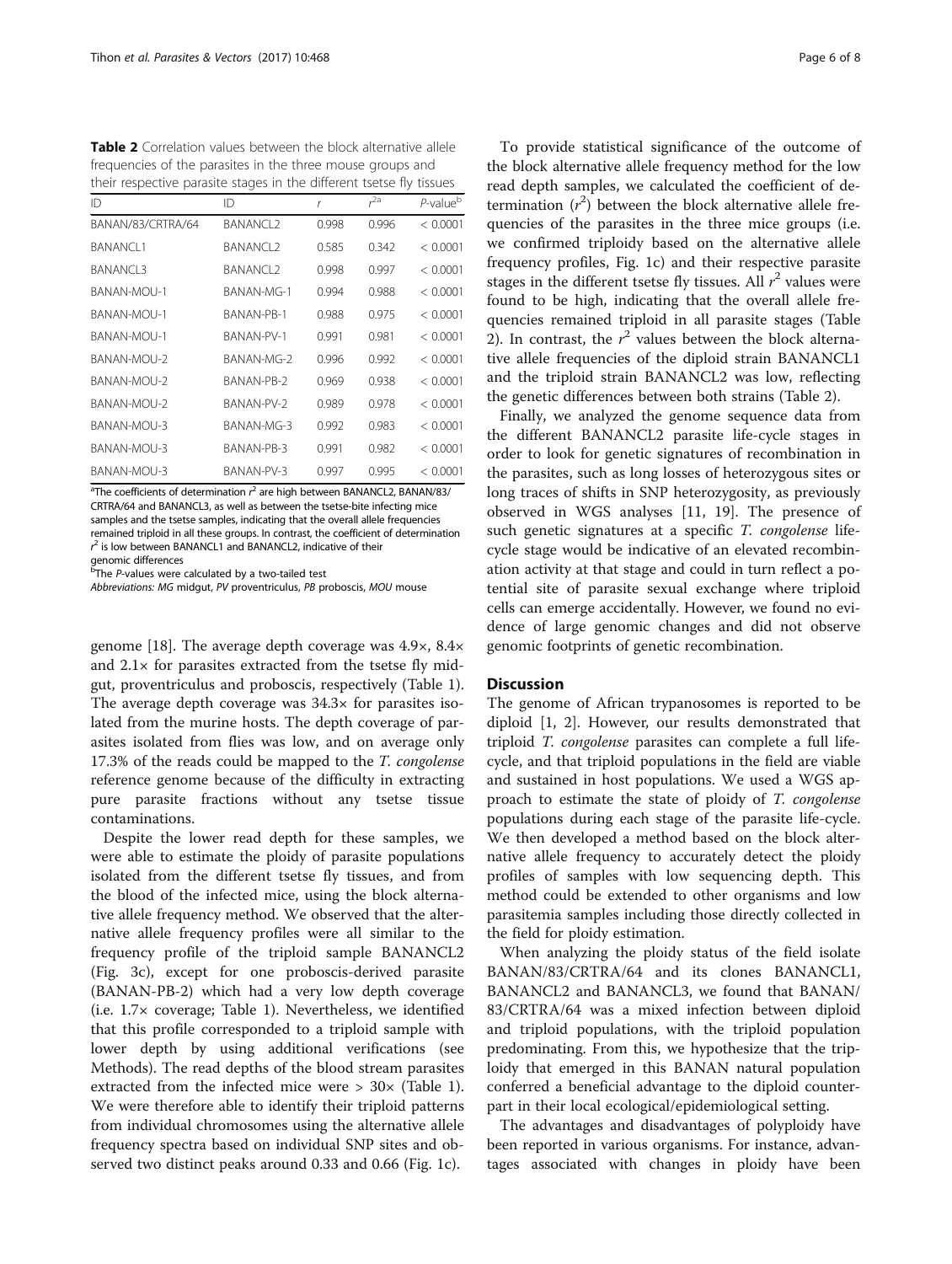<span id="page-6-0"></span>described in Leishmania parasites [\[20](#page-7-0), [21\]](#page-7-0), in T. cruzi parasites [\[22](#page-7-0), [23](#page-7-0)], in yeasts [[24](#page-7-0)], and in the fungal pathogen Cryptococcus neoformans [[25, 26](#page-7-0)]. In Leishmania *major*, changes in the number of particular chromosomes in the genome (i.e. aneuploidy) resulted in gene amplifications and were associated with drug resistance [[20, 21](#page-7-0)]. In yeast, whole-genome duplication (i.e. polyploidy) has been shown to play a key role in their evolutionary adaptation to stressful conditions [\[24](#page-7-0)]. Polyploidy increased the genetic diversity of the yeast population contributing to the acquisition and spread of beneficial mutations. Similarly in C. neoformans, rates of survival and reproduction of polyploid cells were better under stressful conditions in comparison to their haploid counterparts [[25](#page-7-0)].

The increase in ploidy enlarged the size of the genome, enhancing the content and diversity of the gene pool. Some of the newly acquired genes might confer phenotypic advantages to the strain, such as resistance to a drug, adaptation to stressful conditions, or changes in virulence and pathogenicity.

Triploidy could also be associated with reduced viability and reduced chances for a strain to complete a full life-cycle because of replication costs associated with the increased DNA size of the genome [[5](#page-7-0)]. However, this does not seem to be the case here since the triploid population in the original field isolate surpassed the diploid population, suggesting that its increased DNA size did not affect its capability to establish a systemic infection.

Since we have isolated one triploid sample out of 56 T. congolense parasites sequenced [\[11\]](#page-7-0), we suspect that triploidy may play a larger role in T. congolense natural populations as currently assumed. The emergence of triploid and other polyploid trypanosome cells during experimental crossings between T. brucei parasites is not uncommon [[5\]](#page-7-0), and it can be assumed that a similar scenario is also happening in T. congolense. However, whether our observation of triploidy in a natural *T. con*golense population is an isolated case or occurs more frequently remains to be verified.

To date, the frequency of triploid T. congolense parasites in natural populations is unknown partly because few studies have been designed for its identification. For instance, identifying triploidy with routine approaches, such as microsatellites genotyping, is not practical since a triploid profile is nearly identical to profiles of mixed infections. However, the emergence of Next Generation Sequencing technologies will greatly improve the detection of these parasite populations in future, and will provide further information about their frequency.

Triploid cells could emerge due to errors during meiosis. We previously demonstrated the presence of recombination breakpoints in the genome of the original

BANANCL2 line [\[11](#page-7-0)]. Here, we analyzed whole genome sequence data extracted from BANANCL2 at each lifecycle stage to identify recombination signatures and determine the life-cycle stage at which recombination, and therefore a potential emergence of triploidy, is taking place in T. congolense. However, there was no genomic evidences for new recombination events in our collection of samples, partly because recombination between clonal cells is difficult to detect. It would be informative to further explore meiosis in T. congolense and perform experimental crossings as described in T. brucei [[5\]](#page-7-0) to further address the potential link between meiosis and triploidy.

In addition to failures during meiosis, the triploid parasite population could also have emerged due to errors during mitosis (reviewed in: [\[27](#page-7-0)]). Here, errors at the different checkpoints of mitotic division could have led to improper chromosome segregation and the emergence of daughter cells with improper number of chromosomes.

# Conclusion

Our finding is a recent addition to increasing observations of changes in ploidy found in trypanosomatid parasites such as clinical and laboratory lines of Leishmania spp. [[17, 21](#page-7-0), [28, 29](#page-7-0)] and T. cruzi parasites [[22, 23](#page-7-0)], highlighting its prevalence and significance in kinetoplastids. The triploid parasites identified in this study represent an alternative model system to study different aspects of the T. congolense biology, such as gene expression levels related to recombination, drug resistance and other stress responses. In addition, comparing triploid to diploid parasites can provide unique insights into the impact of chromosome copy number variations in T. congolense natural populations.

# Additional file

[Additional file 1: Figure S1.](dx.doi.org/10.1186/s13071-017-2406-z) Block alternative allele frequency method. We calculated the block alternative allele frequencies of the triploid strain BANANCL2 and of the diploid strain SA268. a Allele frequency of each individual SNP site for the BANANCL2 strain for all the chromosomes. We can observe that most heterozygous SNPs have a frequency of about 0.33 or 0.66. b Allele frequencies of blocks of 1000 SNP positions for the BANANCL2 strain for all the chromosomes. Here, we summed up the read depth information of blocks of 1000 SNP positions, including both heterozygous and homozygous sites, which resulted in an aggregate alternative allele frequency for a given block. c Block alternative allele frequency spectrum of BANANCL2 (see Fig. [3a\)](#page-4-0). d. Allele frequency of each individual SNP site for the SA268 strain for all the chromosomes. We can observe that most heterozygous SNPs have a frequency of about 0.5. e Allele frequencies of blocks of 1000 SNP positions for the SA268 strain for all the chromosomes. f Block alternative allele frequency spectrum of SA268 (see Fig. [3b](#page-4-0)) (PDF 6921 kb)

#### Abbreviations

MG: Midgut; MOU: Mouse; PB: Proboscis; PV: Proventriculus; WGS: Whole Genome Sequencing